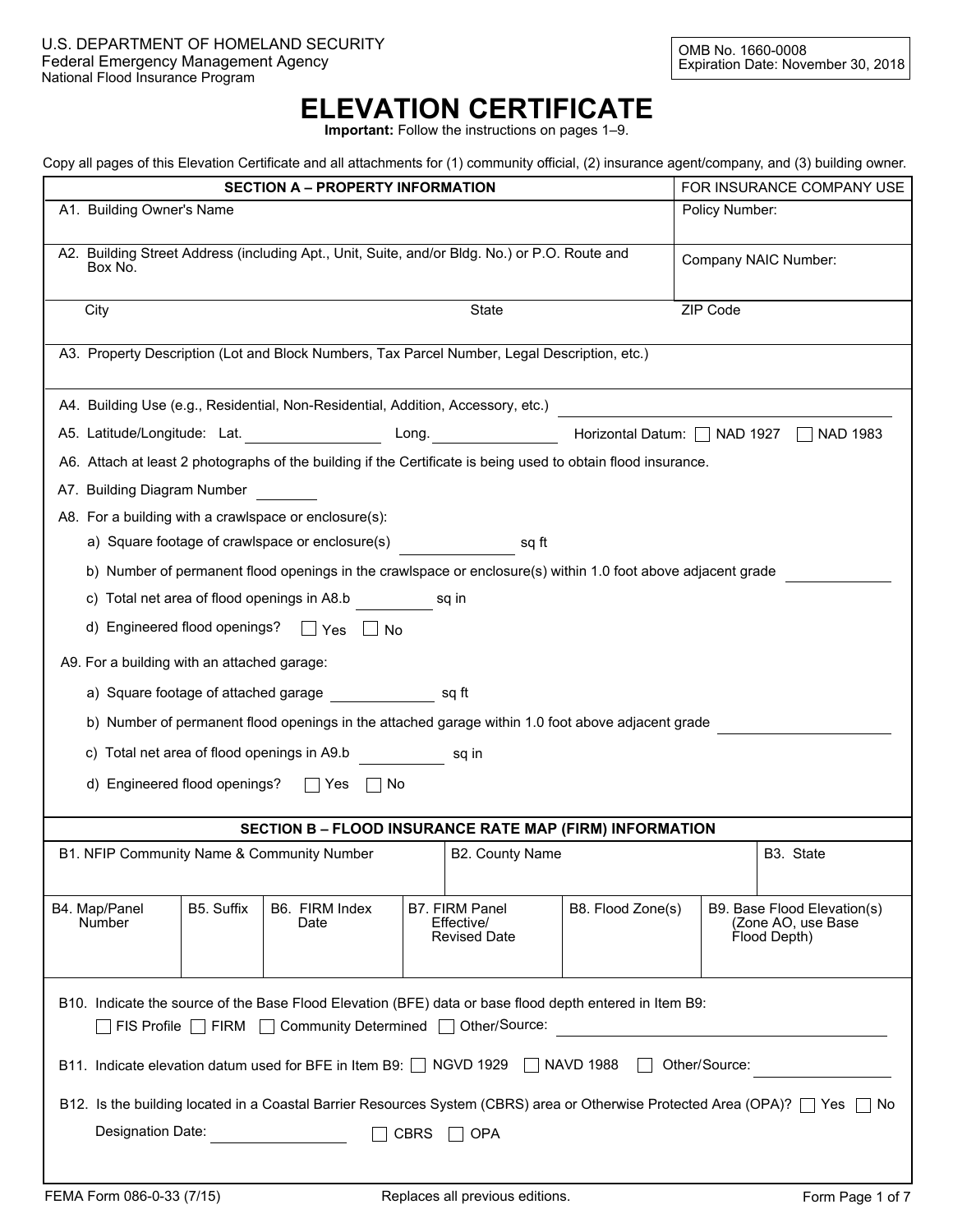OMB No. 1660-0008<br>Expiration Date: November 30, 2018

| IMPORTANT: In these spaces, copy the corresponding information from Section A.                                                                                                                                                                                                                                                                                                                                                                                                                                                                                                                                                                                                                                                                                                                                                                                                                                                                                                                                                                                                                   | FOR INSURANCE COMPANY USE        |                                                                                                                                                                                                                                                                                                                                                                                                                                                                          |                                                                                                                                                                         |  |  |  |
|--------------------------------------------------------------------------------------------------------------------------------------------------------------------------------------------------------------------------------------------------------------------------------------------------------------------------------------------------------------------------------------------------------------------------------------------------------------------------------------------------------------------------------------------------------------------------------------------------------------------------------------------------------------------------------------------------------------------------------------------------------------------------------------------------------------------------------------------------------------------------------------------------------------------------------------------------------------------------------------------------------------------------------------------------------------------------------------------------|----------------------------------|--------------------------------------------------------------------------------------------------------------------------------------------------------------------------------------------------------------------------------------------------------------------------------------------------------------------------------------------------------------------------------------------------------------------------------------------------------------------------|-------------------------------------------------------------------------------------------------------------------------------------------------------------------------|--|--|--|
| Building Street Address (including Apt., Unit, Suite, and/or Bldg. No.) or P.O. Route and Box No.                                                                                                                                                                                                                                                                                                                                                                                                                                                                                                                                                                                                                                                                                                                                                                                                                                                                                                                                                                                                | Policy Number:                   |                                                                                                                                                                                                                                                                                                                                                                                                                                                                          |                                                                                                                                                                         |  |  |  |
| City<br><b>State</b>                                                                                                                                                                                                                                                                                                                                                                                                                                                                                                                                                                                                                                                                                                                                                                                                                                                                                                                                                                                                                                                                             | ZIP Code<br>$\blacktriangledown$ |                                                                                                                                                                                                                                                                                                                                                                                                                                                                          | <b>Company NAIC Number</b>                                                                                                                                              |  |  |  |
| <b>SECTION C - BUILDING ELEVATION INFORMATION (SURVEY REQUIRED)</b>                                                                                                                                                                                                                                                                                                                                                                                                                                                                                                                                                                                                                                                                                                                                                                                                                                                                                                                                                                                                                              |                                  |                                                                                                                                                                                                                                                                                                                                                                                                                                                                          |                                                                                                                                                                         |  |  |  |
| □ Construction Drawings*<br>C1. Building elevations are based on:<br>*A new Elevation Certificate will be required when construction of the building is complete.<br>C2. Elevations - Zones A1-A30, AE, AH, A (with BFE), VE, V1-V30, V (with BFE), AR, AR/A, AR/AE, AR/A1-A30, AR/AH, AR/AO.<br>Complete Items C2.a-h below according to the building diagram specified in Item A7. In Puerto Rico only, enter meters.<br><b>Benchmark Utilized:</b><br>Indicate elevation datum used for the elevations in items a) through h) below.<br>NGVD 1929   NAVD 1988   Other/Source:<br>Datum used for building elevations must be the same as that used for the BFE.<br>a) Top of bottom floor (including basement, crawlspace, or enclosure floor)<br>b) Top of the next higher floor<br>c) Bottom of the lowest horizontal structural member (V Zones only)<br>d) Attached garage (top of slab)<br>e) Lowest elevation of machinery or equipment servicing the building<br>(Describe type of equipment and location in Comments)<br>Lowest adjacent (finished) grade next to building (LAG)<br>f) | $\vert \ \ \vert$                | <b>Building Under Construction*</b><br>Vertical Datum: <b>William Strategie and The Contract Contract Contract Contract Contract Contract Contract Contract Contract Contract Contract Contract Contract Contract Contract Contract Contract Contract Contract Contract</b><br><u> 1989 - Jan James Barnett, politik a</u><br>$\overline{\phantom{a}}$ . The contract of $\overline{\phantom{a}}$<br>$\overline{\phantom{a}}$ . The contract of $\overline{\phantom{a}}$ | <b>Finished Construction</b><br>Check the measurement used.<br>feet<br>meters<br>feet<br>meters<br>feet<br>meters<br>feet<br>meters<br>meters<br>feet<br>feet<br>meters |  |  |  |
| Highest adjacent (finished) grade next to building (HAG)<br>h) Lowest adjacent grade at lowest elevation of deck or stairs, including                                                                                                                                                                                                                                                                                                                                                                                                                                                                                                                                                                                                                                                                                                                                                                                                                                                                                                                                                            |                                  |                                                                                                                                                                                                                                                                                                                                                                                                                                                                          | feet<br>meters<br>feet<br>meters                                                                                                                                        |  |  |  |
| structural support                                                                                                                                                                                                                                                                                                                                                                                                                                                                                                                                                                                                                                                                                                                                                                                                                                                                                                                                                                                                                                                                               |                                  |                                                                                                                                                                                                                                                                                                                                                                                                                                                                          |                                                                                                                                                                         |  |  |  |
| SECTION D - SURVEYOR, ENGINEER, OR ARCHITECT CERTIFICATION<br>This certification is to be signed and sealed by a land surveyor, engineer, or architect authorized by law to certify elevation information.<br>I certify that the information on this Certificate represents my best efforts to interpret the data available. I understand that any false<br>statement may be punishable by fine or imprisonment under 18 U.S. Code, Section 1001.<br>Were latitude and longitude in Section A provided by a licensed land surveyor? $\Box$ Yes $\Box$<br>Certifier's Name                                                                                                                                                                                                                                                                                                                                                                                                                                                                                                                        | License Number                   | $\Box$ No                                                                                                                                                                                                                                                                                                                                                                                                                                                                | Check here if attachments.                                                                                                                                              |  |  |  |
|                                                                                                                                                                                                                                                                                                                                                                                                                                                                                                                                                                                                                                                                                                                                                                                                                                                                                                                                                                                                                                                                                                  |                                  |                                                                                                                                                                                                                                                                                                                                                                                                                                                                          |                                                                                                                                                                         |  |  |  |
| Title<br>Company Name<br>Address                                                                                                                                                                                                                                                                                                                                                                                                                                                                                                                                                                                                                                                                                                                                                                                                                                                                                                                                                                                                                                                                 |                                  |                                                                                                                                                                                                                                                                                                                                                                                                                                                                          | Place<br>Seal<br>Here                                                                                                                                                   |  |  |  |
| City                                                                                                                                                                                                                                                                                                                                                                                                                                                                                                                                                                                                                                                                                                                                                                                                                                                                                                                                                                                                                                                                                             | State<br>$\blacktriangleright$   | ZIP Code                                                                                                                                                                                                                                                                                                                                                                                                                                                                 |                                                                                                                                                                         |  |  |  |
| Signature                                                                                                                                                                                                                                                                                                                                                                                                                                                                                                                                                                                                                                                                                                                                                                                                                                                                                                                                                                                                                                                                                        | Date                             | Telephone                                                                                                                                                                                                                                                                                                                                                                                                                                                                |                                                                                                                                                                         |  |  |  |
| Copy all pages of this Elevation Certificate and all attachments for (1) community official, (2) insurance agent/company, and (3) building owner.                                                                                                                                                                                                                                                                                                                                                                                                                                                                                                                                                                                                                                                                                                                                                                                                                                                                                                                                                |                                  |                                                                                                                                                                                                                                                                                                                                                                                                                                                                          |                                                                                                                                                                         |  |  |  |
| Comments (including type of equipment and location, per C2(e), if applicable)                                                                                                                                                                                                                                                                                                                                                                                                                                                                                                                                                                                                                                                                                                                                                                                                                                                                                                                                                                                                                    |                                  |                                                                                                                                                                                                                                                                                                                                                                                                                                                                          |                                                                                                                                                                         |  |  |  |

**ELEVATION CERTIFICATE**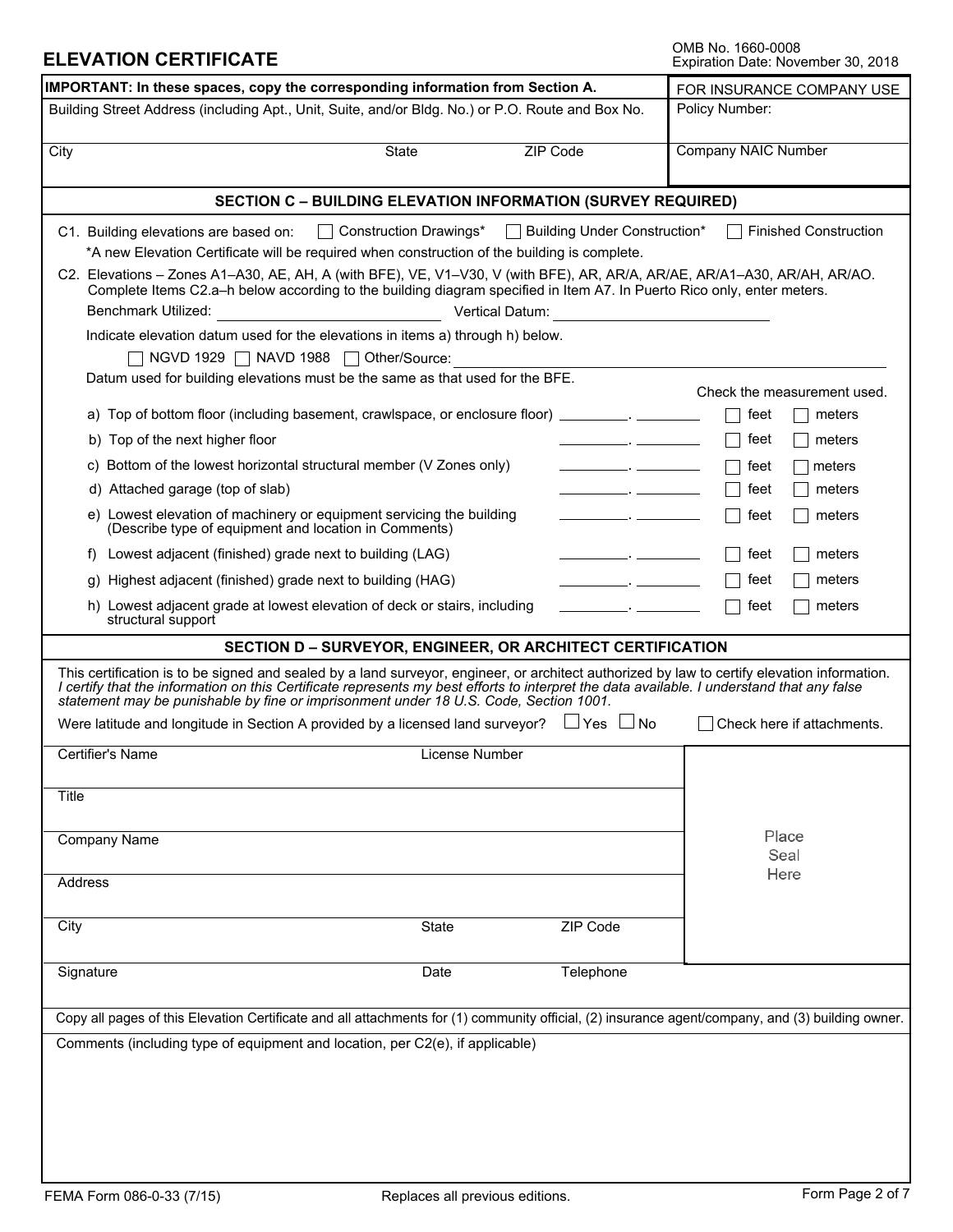OMB No. 1660-0008<br>Expiration Date: November 30, 2018

| IMPORTANT: In these spaces, copy the corresponding information from Section A.                                                                                                                                                                                                    | FOR INSURANCE COMPANY USE      |                                  |                                                                                                                |  |  |  |  |
|-----------------------------------------------------------------------------------------------------------------------------------------------------------------------------------------------------------------------------------------------------------------------------------|--------------------------------|----------------------------------|----------------------------------------------------------------------------------------------------------------|--|--|--|--|
| Building Street Address (including Apt., Unit, Suite, and/or Bldg. No.) or P.O. Route and Box No.                                                                                                                                                                                 | Policy Number:                 |                                  |                                                                                                                |  |  |  |  |
| City                                                                                                                                                                                                                                                                              | State<br>$\blacktriangledown$  | ZIP Code                         | <b>Company NAIC Number</b>                                                                                     |  |  |  |  |
| <b>SECTION E - BUILDING ELEVATION INFORMATION (SURVEY NOT REQUIRED)</b><br>FOR ZONE AO AND ZONE A (WITHOUT BFE)                                                                                                                                                                   |                                |                                  |                                                                                                                |  |  |  |  |
| For Zones AO and A (without BFE), complete Items E1–E5. If the Certificate is intended to support a LOMA or LOMR-F request,<br>complete Sections A, B, and C. For Items E1-E4, use natural grade, if available. Check the measurement used. In Puerto Rico only,<br>enter meters. |                                |                                  |                                                                                                                |  |  |  |  |
| E1. Provide elevation information for the following and check the appropriate boxes to show whether the elevation is above or below<br>the highest adjacent grade (HAG) and the lowest adjacent grade (LAG).<br>a) Top of bottom floor (including basement,                       |                                |                                  |                                                                                                                |  |  |  |  |
| crawlspace, or enclosure) is<br>b) Top of bottom floor (including basement,<br>crawlspace, or enclosure) is                                                                                                                                                                       |                                | feet<br>meters<br>feet<br>meters | above or<br>below the HAG.<br>above or $\vert \ \vert$ below the LAG.                                          |  |  |  |  |
| E2. For Building Diagrams 6–9 with permanent flood openings provided in Section A Items 8 and/or 9 (see pages 1–2 of Instructions),<br>the next higher floor (elevation C2.b in                                                                                                   |                                |                                  |                                                                                                                |  |  |  |  |
| the diagrams) of the building is                                                                                                                                                                                                                                                  |                                | feet<br>meters                   | above or $\vert$   below the HAG.                                                                              |  |  |  |  |
| E3. Attached garage (top of slab) is<br>E4. Top of platform of machinery and/or equipment<br>servicing the building is                                                                                                                                                            |                                | feet<br>meters                   | below the HAG.<br>above or                                                                                     |  |  |  |  |
| E5. Zone AO only: If no flood depth number is available, is the top of the bottom floor elevated in accordance with the community's<br>floodplain management ordinance?<br>Yes<br>$\mathbf{L}$                                                                                    | No<br>$\overline{\phantom{a}}$ | feet<br>meters                   | above or $\parallel$ below the HAG.<br>Unknown. The local official must certify this information in Section G. |  |  |  |  |
| SECTION F - PROPERTY OWNER (OR OWNER'S REPRESENTATIVE) CERTIFICATION                                                                                                                                                                                                              |                                |                                  |                                                                                                                |  |  |  |  |
| The property owner or owner's authorized representative who completes Sections A, B, and E for Zone A (without a FEMA-issued or<br>community-issued BFE) or Zone AO must sign here. The statements in Sections A, B, and E are correct to the best of my knowledge.               |                                |                                  |                                                                                                                |  |  |  |  |
| Property Owner or Owner's Authorized Representative's Name                                                                                                                                                                                                                        |                                |                                  |                                                                                                                |  |  |  |  |
| <b>Address</b>                                                                                                                                                                                                                                                                    | City                           | <b>State</b>                     | ZIP Code<br>$\blacktriangledown$                                                                               |  |  |  |  |
| Signature                                                                                                                                                                                                                                                                         | Date                           |                                  | Telephone                                                                                                      |  |  |  |  |
| Comments                                                                                                                                                                                                                                                                          |                                |                                  |                                                                                                                |  |  |  |  |
|                                                                                                                                                                                                                                                                                   |                                |                                  |                                                                                                                |  |  |  |  |
|                                                                                                                                                                                                                                                                                   |                                |                                  |                                                                                                                |  |  |  |  |
|                                                                                                                                                                                                                                                                                   |                                |                                  |                                                                                                                |  |  |  |  |
|                                                                                                                                                                                                                                                                                   |                                |                                  |                                                                                                                |  |  |  |  |
|                                                                                                                                                                                                                                                                                   |                                |                                  |                                                                                                                |  |  |  |  |
|                                                                                                                                                                                                                                                                                   |                                |                                  |                                                                                                                |  |  |  |  |
|                                                                                                                                                                                                                                                                                   |                                |                                  |                                                                                                                |  |  |  |  |
|                                                                                                                                                                                                                                                                                   |                                |                                  | Check here if attachments.                                                                                     |  |  |  |  |

**ELEVATION CERTIFICATE**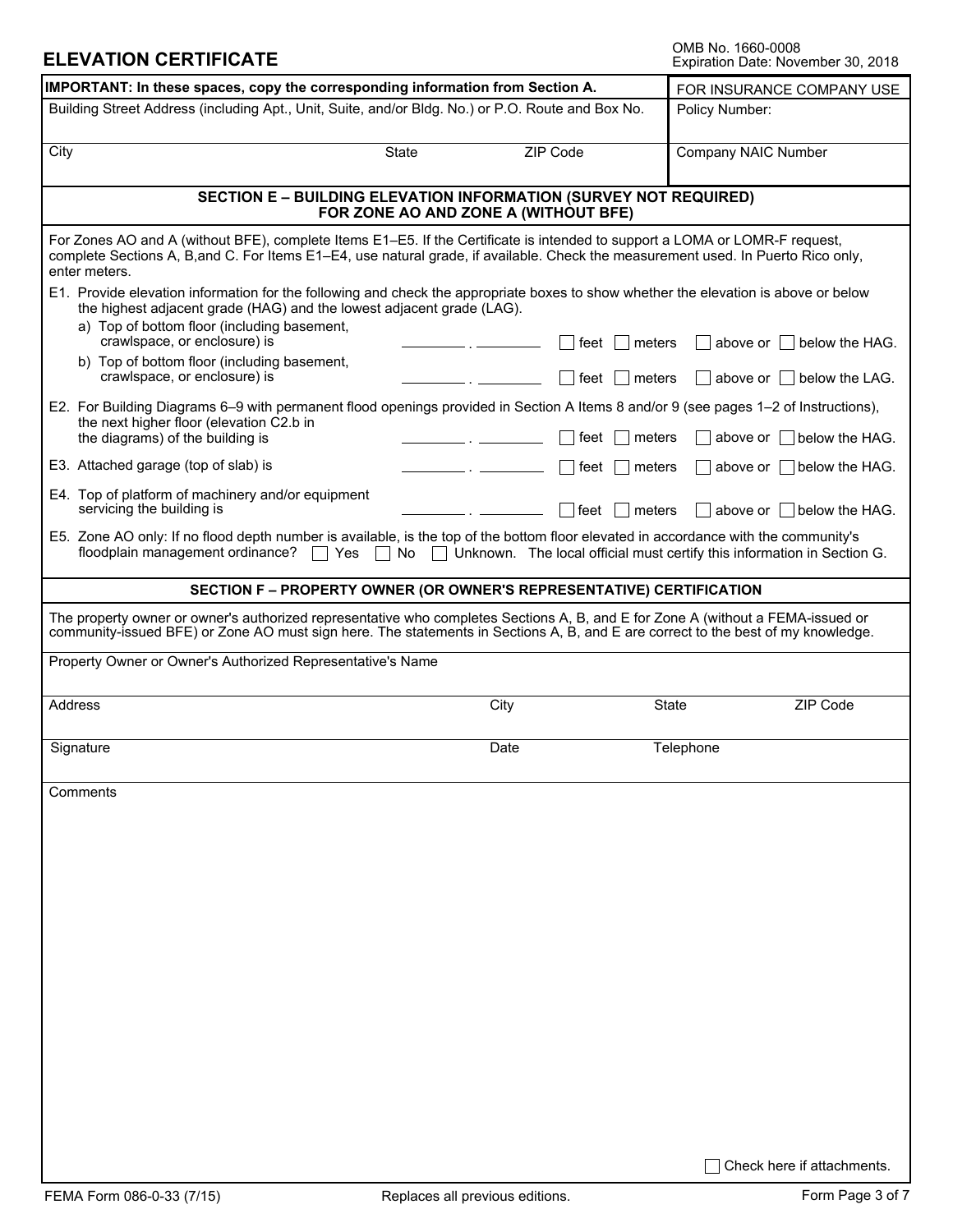OMB No. 1660-0008<br>Expiration Date: November 30, 2018

| IMPORTANT: In these spaces, copy the corresponding information from Section A.                                                                                                                                                                                                                                                         | FOR INSURANCE COMPANY USE                                                                                                                                                                                                                                   |                                                        |  |  |  |  |  |  |
|----------------------------------------------------------------------------------------------------------------------------------------------------------------------------------------------------------------------------------------------------------------------------------------------------------------------------------------|-------------------------------------------------------------------------------------------------------------------------------------------------------------------------------------------------------------------------------------------------------------|--------------------------------------------------------|--|--|--|--|--|--|
| Building Street Address (including Apt., Unit, Suite, and/or Bldg. No.) or P.O. Route and Box No.                                                                                                                                                                                                                                      | Policy Number:                                                                                                                                                                                                                                              |                                                        |  |  |  |  |  |  |
| City                                                                                                                                                                                                                                                                                                                                   | <b>Company NAIC Number</b>                                                                                                                                                                                                                                  |                                                        |  |  |  |  |  |  |
|                                                                                                                                                                                                                                                                                                                                        | <b>SECTION G - COMMUNITY INFORMATION (OPTIONAL)</b>                                                                                                                                                                                                         |                                                        |  |  |  |  |  |  |
| The local official who is authorized by law or ordinance to administer the community's floodplain management ordinance can complete<br>Sections A, B, C (or E), and G of this Elevation Certificate. Complete the applicable item(s) and sign below. Check the measurement<br>used in Items G8-G10. In Puerto Rico only, enter meters. |                                                                                                                                                                                                                                                             |                                                        |  |  |  |  |  |  |
| G1. $\square$<br>data in the Comments area below.)                                                                                                                                                                                                                                                                                     | The information in Section C was taken from other documentation that has been signed and sealed by a licensed surveyor,<br>engineer, or architect who is authorized by law to certify elevation information. (Indicate the source and date of the elevation |                                                        |  |  |  |  |  |  |
| G2.<br>or Zone AO.                                                                                                                                                                                                                                                                                                                     | A community official completed Section E for a building located in Zone A (without a FEMA-issued or community-issued BFE)                                                                                                                                   |                                                        |  |  |  |  |  |  |
| G3.                                                                                                                                                                                                                                                                                                                                    | The following information (Items G4-G10) is provided for community floodplain management purposes.                                                                                                                                                          |                                                        |  |  |  |  |  |  |
| G4. Permit Number                                                                                                                                                                                                                                                                                                                      | G5. Date Permit Issued                                                                                                                                                                                                                                      | G6. Date Certificate of<br>Compliance/Occupancy Issued |  |  |  |  |  |  |
| G7. This permit has been issued for:                                                                                                                                                                                                                                                                                                   | New Construction □ Substantial Improvement                                                                                                                                                                                                                  |                                                        |  |  |  |  |  |  |
| G8. Elevation of as-built lowest floor (including basement)<br>of the building:                                                                                                                                                                                                                                                        |                                                                                                                                                                                                                                                             | feet  <br>meters<br>Datum                              |  |  |  |  |  |  |
| G9. BFE or (in Zone AO) depth of flooding at the building site: _________________                                                                                                                                                                                                                                                      |                                                                                                                                                                                                                                                             | feet  <br>meters<br>Datum                              |  |  |  |  |  |  |
| G10. Community's design flood elevation:                                                                                                                                                                                                                                                                                               |                                                                                                                                                                                                                                                             | feet $ $<br>meters<br>Datum                            |  |  |  |  |  |  |
| <b>Local Official's Name</b>                                                                                                                                                                                                                                                                                                           | Title                                                                                                                                                                                                                                                       |                                                        |  |  |  |  |  |  |
| <b>Community Name</b>                                                                                                                                                                                                                                                                                                                  | Telephone                                                                                                                                                                                                                                                   |                                                        |  |  |  |  |  |  |
| Signature                                                                                                                                                                                                                                                                                                                              | Date                                                                                                                                                                                                                                                        |                                                        |  |  |  |  |  |  |
| Comments (including type of equipment and location, per C2(e), if applicable)                                                                                                                                                                                                                                                          |                                                                                                                                                                                                                                                             |                                                        |  |  |  |  |  |  |
|                                                                                                                                                                                                                                                                                                                                        |                                                                                                                                                                                                                                                             |                                                        |  |  |  |  |  |  |
|                                                                                                                                                                                                                                                                                                                                        |                                                                                                                                                                                                                                                             |                                                        |  |  |  |  |  |  |
|                                                                                                                                                                                                                                                                                                                                        |                                                                                                                                                                                                                                                             |                                                        |  |  |  |  |  |  |
|                                                                                                                                                                                                                                                                                                                                        |                                                                                                                                                                                                                                                             |                                                        |  |  |  |  |  |  |
|                                                                                                                                                                                                                                                                                                                                        |                                                                                                                                                                                                                                                             |                                                        |  |  |  |  |  |  |
|                                                                                                                                                                                                                                                                                                                                        |                                                                                                                                                                                                                                                             |                                                        |  |  |  |  |  |  |
|                                                                                                                                                                                                                                                                                                                                        |                                                                                                                                                                                                                                                             |                                                        |  |  |  |  |  |  |
|                                                                                                                                                                                                                                                                                                                                        |                                                                                                                                                                                                                                                             | Check here if attachments.                             |  |  |  |  |  |  |

**ELEVATION CERTIFICATE**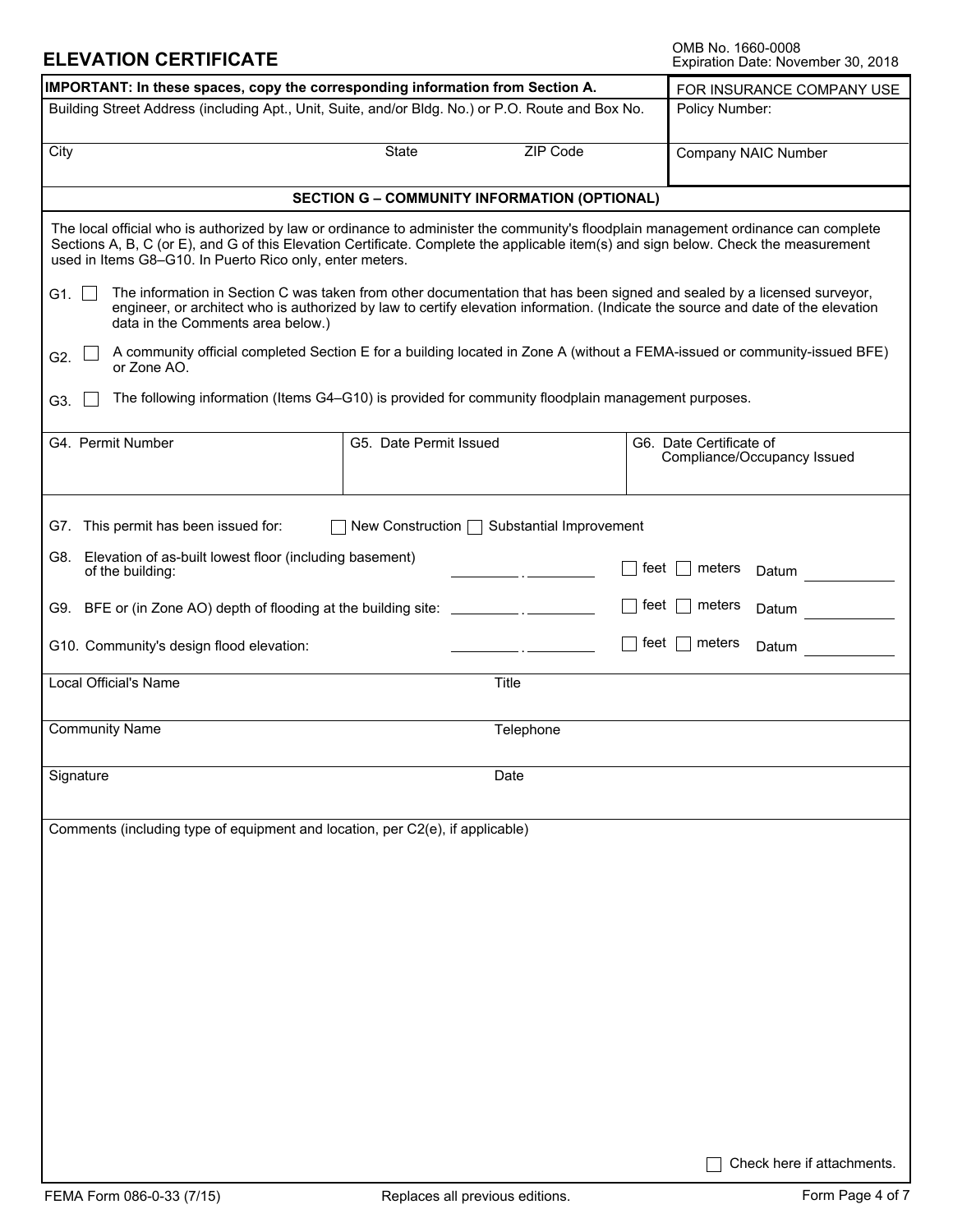| <b>ELEVATION CERTIFICATE</b>                                                                                                                                                                                                                                                                                                                                                                                                                                                                                                              | <b>BUILDING PHOTOGRAPHS</b><br>See Instructions for Item A6. |          | OMB No. 1660-0008<br>Expiration Date: November 30, 2018 |
|-------------------------------------------------------------------------------------------------------------------------------------------------------------------------------------------------------------------------------------------------------------------------------------------------------------------------------------------------------------------------------------------------------------------------------------------------------------------------------------------------------------------------------------------|--------------------------------------------------------------|----------|---------------------------------------------------------|
| IMPORTANT: In these spaces, copy the corresponding information from Section A.                                                                                                                                                                                                                                                                                                                                                                                                                                                            |                                                              |          | FOR INSURANCE COMPANY USE                               |
| Building Street Address (including Apt., Unit, Suite, and/or Bldg. No.) or P.O. Route and Box No.                                                                                                                                                                                                                                                                                                                                                                                                                                         |                                                              |          | Policy Number:                                          |
| City                                                                                                                                                                                                                                                                                                                                                                                                                                                                                                                                      | State<br>$\vert \bullet \vert$                               | ZIP Code | <b>Company NAIC Number</b>                              |
| If using the Elevation Certificate to obtain NFIP flood insurance, affix at least 2 building photographs below according to the<br>instructions for Item A6. Identify all photographs with date taken; "Front View" and "Rear View"; and, if required, "Right Side View" and<br>"Left Side View." When applicable, photographs must show the foundation with representative examples of the flood openings or<br>vents, as indicated in Section A8. If submitting more photographs than will fit on this page, use the Continuation Page. |                                                              |          |                                                         |
|                                                                                                                                                                                                                                                                                                                                                                                                                                                                                                                                           |                                                              |          |                                                         |
|                                                                                                                                                                                                                                                                                                                                                                                                                                                                                                                                           |                                                              |          |                                                         |
|                                                                                                                                                                                                                                                                                                                                                                                                                                                                                                                                           |                                                              |          |                                                         |
|                                                                                                                                                                                                                                                                                                                                                                                                                                                                                                                                           |                                                              |          |                                                         |
|                                                                                                                                                                                                                                                                                                                                                                                                                                                                                                                                           |                                                              |          |                                                         |
|                                                                                                                                                                                                                                                                                                                                                                                                                                                                                                                                           |                                                              |          |                                                         |
|                                                                                                                                                                                                                                                                                                                                                                                                                                                                                                                                           |                                                              |          |                                                         |
|                                                                                                                                                                                                                                                                                                                                                                                                                                                                                                                                           |                                                              |          |                                                         |
| Photo One Caption                                                                                                                                                                                                                                                                                                                                                                                                                                                                                                                         | Photo One                                                    |          |                                                         |
|                                                                                                                                                                                                                                                                                                                                                                                                                                                                                                                                           |                                                              |          |                                                         |
|                                                                                                                                                                                                                                                                                                                                                                                                                                                                                                                                           |                                                              |          |                                                         |
|                                                                                                                                                                                                                                                                                                                                                                                                                                                                                                                                           |                                                              |          |                                                         |
|                                                                                                                                                                                                                                                                                                                                                                                                                                                                                                                                           |                                                              |          |                                                         |
|                                                                                                                                                                                                                                                                                                                                                                                                                                                                                                                                           |                                                              |          |                                                         |
|                                                                                                                                                                                                                                                                                                                                                                                                                                                                                                                                           |                                                              |          |                                                         |
|                                                                                                                                                                                                                                                                                                                                                                                                                                                                                                                                           |                                                              |          |                                                         |
|                                                                                                                                                                                                                                                                                                                                                                                                                                                                                                                                           |                                                              |          |                                                         |
|                                                                                                                                                                                                                                                                                                                                                                                                                                                                                                                                           |                                                              |          |                                                         |
| Photo Two Caption                                                                                                                                                                                                                                                                                                                                                                                                                                                                                                                         | Photo Two                                                    |          |                                                         |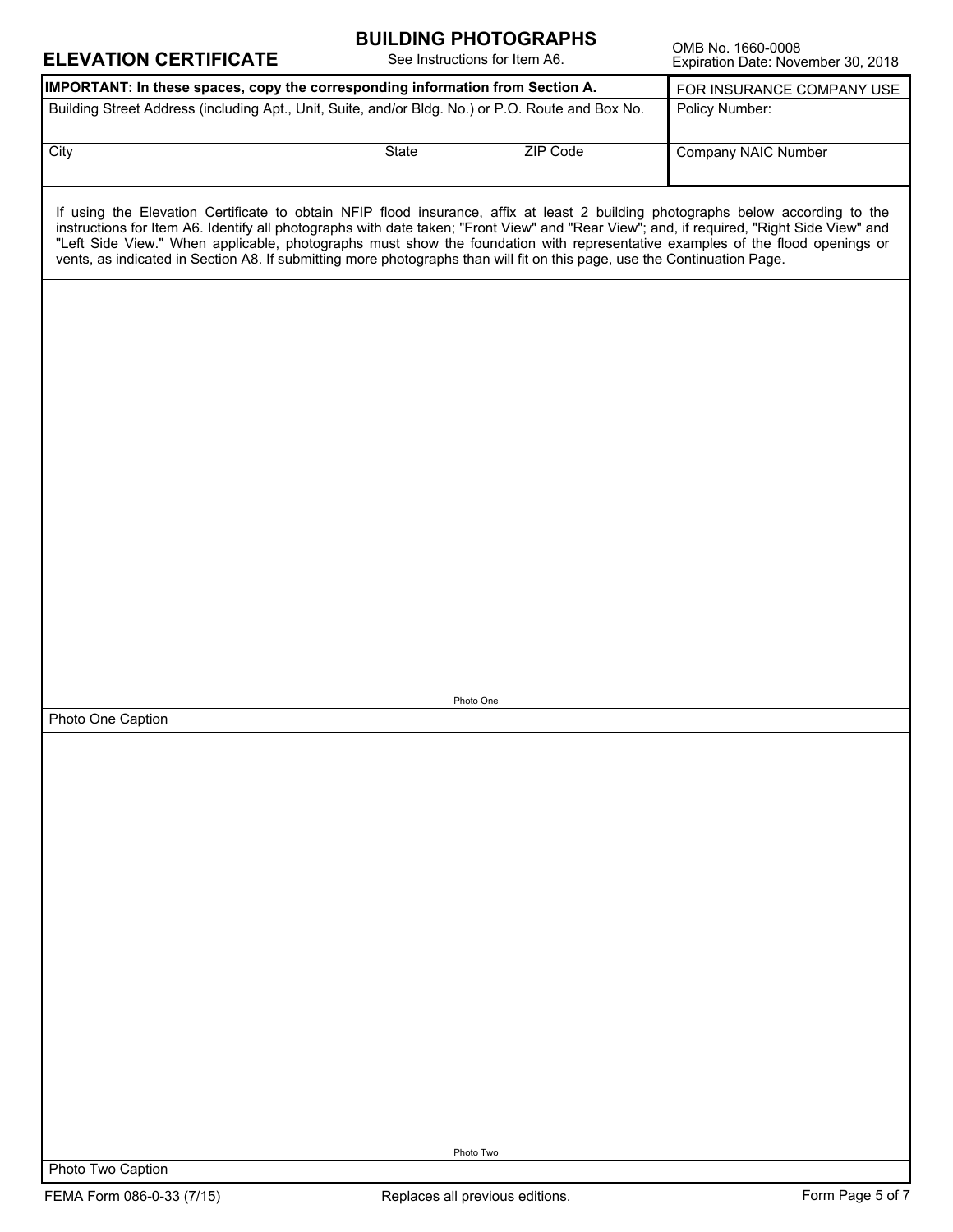| <b>ELEVATION CERTIFICATE</b>                                                                                                                                                                                                                                                                                                                                                                        |       | <b>BUILDING PHOTOGRAPHS</b><br><b>Continuation Page</b> | OMB No. 1660-0008<br>Expiration Date: November 30, 2018 |
|-----------------------------------------------------------------------------------------------------------------------------------------------------------------------------------------------------------------------------------------------------------------------------------------------------------------------------------------------------------------------------------------------------|-------|---------------------------------------------------------|---------------------------------------------------------|
| IMPORTANT: In these spaces, copy the corresponding information from Section A.                                                                                                                                                                                                                                                                                                                      |       |                                                         | FOR INSURANCE COMPANY USE                               |
| Building Street Address (including Apt., Unit, Suite, and/or Bldg. No.) or P.O. Route and Box No.                                                                                                                                                                                                                                                                                                   |       |                                                         | Policy Number:                                          |
| City                                                                                                                                                                                                                                                                                                                                                                                                | State | ZIP Code<br>$\blacktriangleright$                       | <b>Company NAIC Number</b>                              |
| If submitting more photographs than will fit on the preceding page, affix the additional photographs below. Identify all photographs<br>with: date taken; "Front View" and "Rear View"; and, if required, "Right Side View" and "Left Side View." When applicable,<br>photographs must show the foundation with representative examples of the flood openings or vents, as indicated in Section A8. |       |                                                         |                                                         |
|                                                                                                                                                                                                                                                                                                                                                                                                     |       |                                                         |                                                         |
|                                                                                                                                                                                                                                                                                                                                                                                                     |       |                                                         |                                                         |
|                                                                                                                                                                                                                                                                                                                                                                                                     |       |                                                         |                                                         |
|                                                                                                                                                                                                                                                                                                                                                                                                     |       |                                                         |                                                         |
|                                                                                                                                                                                                                                                                                                                                                                                                     |       |                                                         |                                                         |
|                                                                                                                                                                                                                                                                                                                                                                                                     |       |                                                         |                                                         |
|                                                                                                                                                                                                                                                                                                                                                                                                     |       |                                                         |                                                         |
|                                                                                                                                                                                                                                                                                                                                                                                                     |       | Photo Three                                             |                                                         |
| Photo Three Caption                                                                                                                                                                                                                                                                                                                                                                                 |       |                                                         |                                                         |
|                                                                                                                                                                                                                                                                                                                                                                                                     |       |                                                         |                                                         |
|                                                                                                                                                                                                                                                                                                                                                                                                     |       |                                                         |                                                         |
|                                                                                                                                                                                                                                                                                                                                                                                                     |       |                                                         |                                                         |
|                                                                                                                                                                                                                                                                                                                                                                                                     |       |                                                         |                                                         |
|                                                                                                                                                                                                                                                                                                                                                                                                     |       |                                                         |                                                         |
|                                                                                                                                                                                                                                                                                                                                                                                                     |       |                                                         |                                                         |
|                                                                                                                                                                                                                                                                                                                                                                                                     |       |                                                         |                                                         |
|                                                                                                                                                                                                                                                                                                                                                                                                     |       |                                                         |                                                         |
|                                                                                                                                                                                                                                                                                                                                                                                                     |       |                                                         |                                                         |
|                                                                                                                                                                                                                                                                                                                                                                                                     |       |                                                         |                                                         |
|                                                                                                                                                                                                                                                                                                                                                                                                     |       |                                                         |                                                         |
|                                                                                                                                                                                                                                                                                                                                                                                                     |       |                                                         |                                                         |
|                                                                                                                                                                                                                                                                                                                                                                                                     |       |                                                         |                                                         |
|                                                                                                                                                                                                                                                                                                                                                                                                     |       |                                                         |                                                         |
|                                                                                                                                                                                                                                                                                                                                                                                                     |       |                                                         |                                                         |
|                                                                                                                                                                                                                                                                                                                                                                                                     |       |                                                         |                                                         |
|                                                                                                                                                                                                                                                                                                                                                                                                     |       |                                                         |                                                         |
|                                                                                                                                                                                                                                                                                                                                                                                                     |       | Photo Four                                              |                                                         |
| Photo Four Caption                                                                                                                                                                                                                                                                                                                                                                                  |       |                                                         |                                                         |